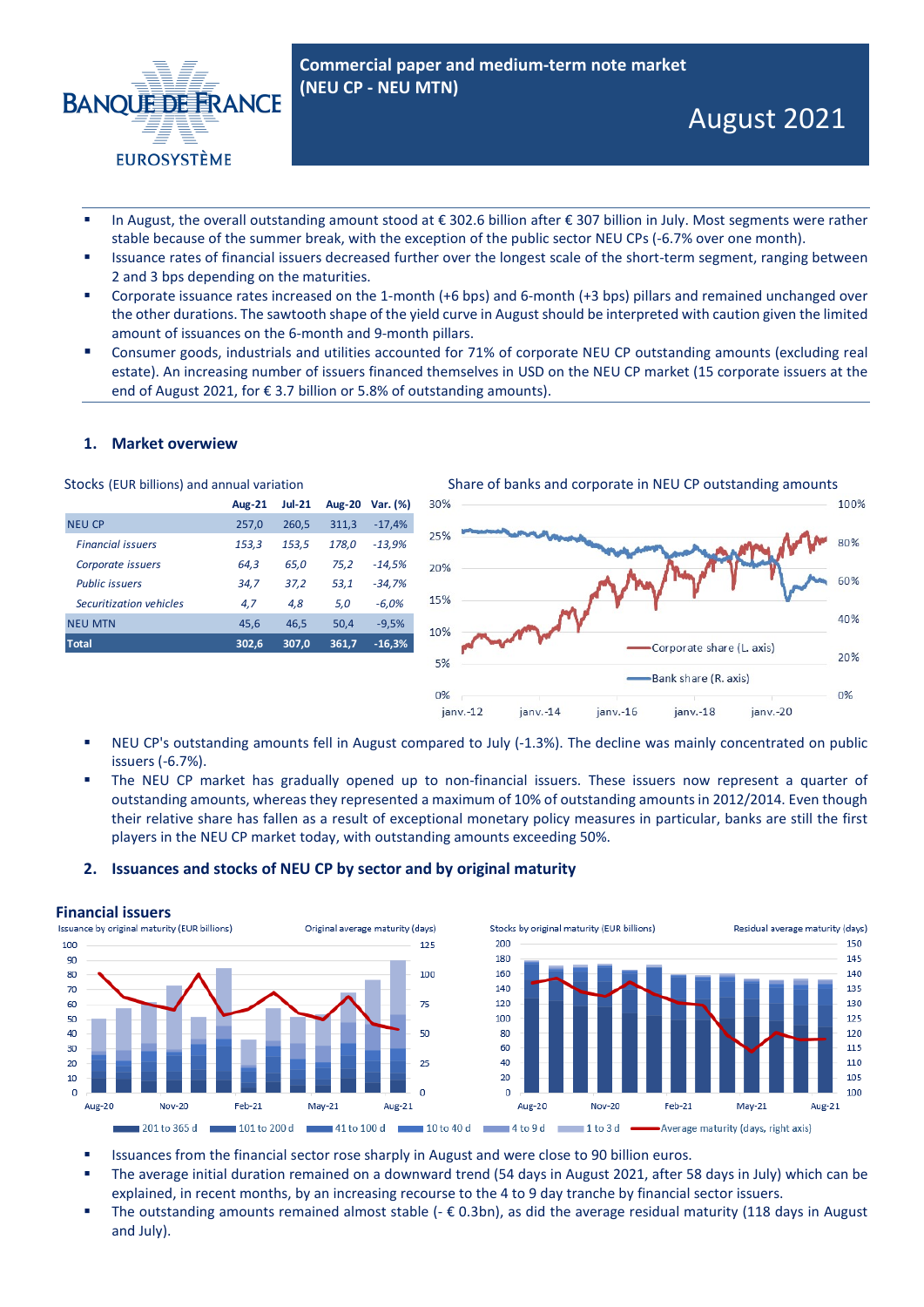

Aug-21

201 to 365 d 101 to 200 d 41 to 100 d 10 to 40 d 4 to 9 d 1 to 3 d -

Corporate issuances fell in August ( $\epsilon$  10.8 billion), after  $\epsilon$  20.5 billion in July. August is usually the second lowest month of the year in terms of issuances, after December.

Aug-20

 $Nov-20$ 

Feb-21

 $Mav-21$ 

Average maturity (days, right axis)

The average initial duration of issuances reached 98 days.

 $Feb-21$ 

■ Outstanding amounts fell slightly to  $\epsilon$  64.3 billion after  $\epsilon$  65 billion in July.

 $May-21$ 

Aug-20

Nov-20



- Public sector issuances were halved in August compared to July (€ 8.7 billion and € 17 billion respectively).
- The average initial duration of issuances decreased by one-third (57 days in August after 90 days in July).
- The outstanding amount fell back below 35 billion euros while the residual maturity reached its lowest level since May 2020 at 71 days, under the effect of the repayments of long NEP CP issuances carried out during the Covid crisis.



### **3. Issuances and stocks of NEU MTN by original maturity**



125

120

115

 $110$ 

105

100

95

90

85 80

 $75$ 

Aug-21

- NEU MTN issuances reached € 1.3bn in August, after € 1.8bn in July
- Outstanding amounts fell by 0.8 billion euros in August, while the average residual maturity of outstanding amounts stabilized at 3.4 years.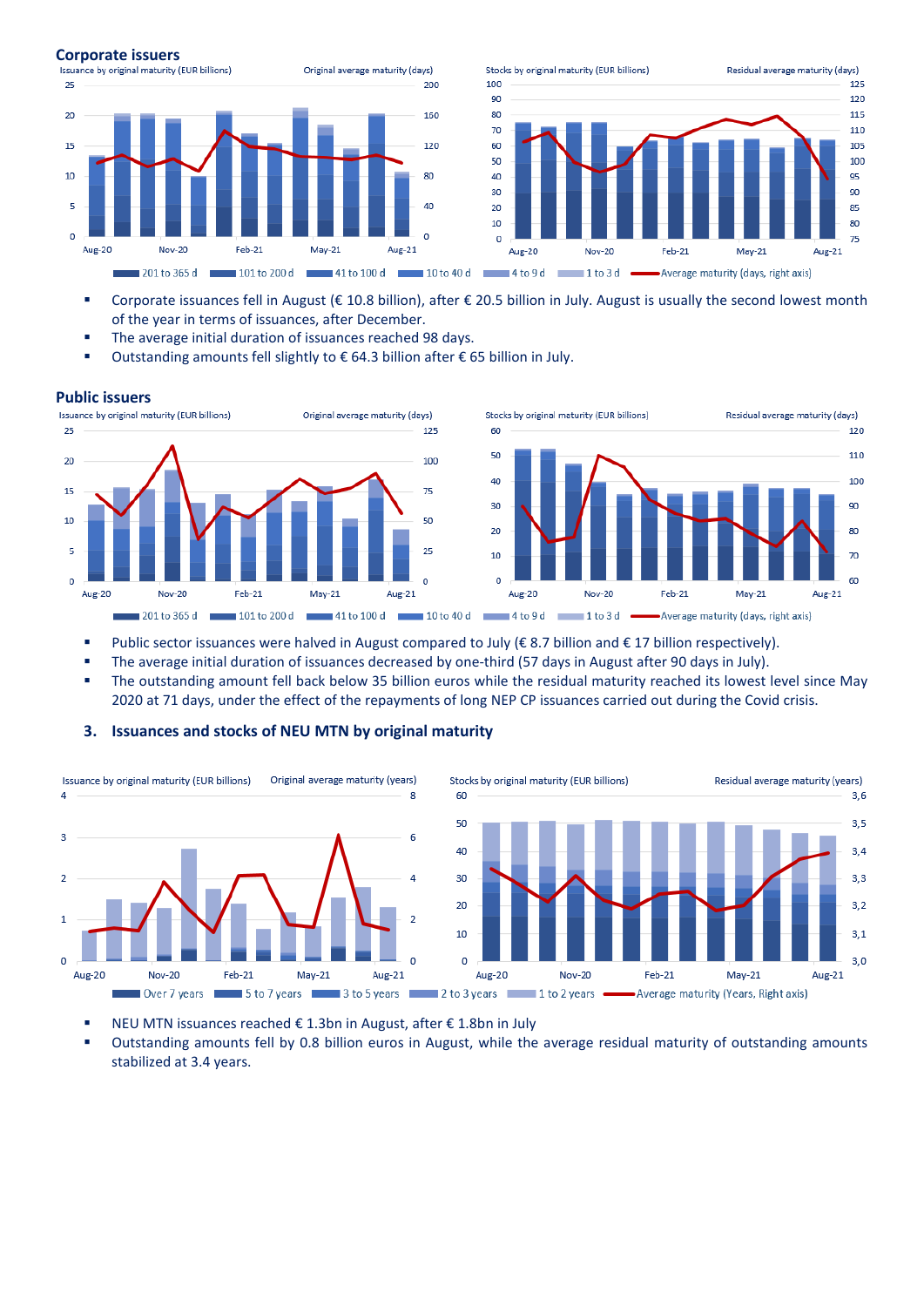### **Average rates of NEU CP and maturities at issuance**

## **Financial issuers**





- Average rates of financial issuers have eased somewhat on maturities over and including 6-month (-2 bps on the 6-month pillar and -3 bps on the 9-month and 12-month pillars).
- Issuance volumes increased on the shortest (1 to 3 days and 1-month) and longest (12-month) maturities while they fell back on the 6-month pillars

# **Dispersion of financial issuers' average rates[1](#page-2-0) at issuance on the 12-month maturity pillar** (weekly data)

- **The issuance rate levels of financial issuers are** generally particularly tight on this maturity.
- Only a few issuances stand out from the average.
- Interest rate conditions of rated issuances have remained in a narrow range between -0.55% and - 0.45% since November 2020.



### **Corporate issuers**

Average rates at issuance in Euros **Cumulated** issuances  $0.0$ 





- Average rates of corporate issuers rose slightly on the 1-month (+4 bps) and 6-month (+3 bps) pillars. They remained mostly unchanged on other maturities.
- Issuance volumes decreased on all maturities. As a reminder, August is usually, with December, the least active month in terms of corporate issuances.

### **Dispersion of corporate issuers' average rate at issuance on the 3-month maturity pillar (weekly data)**

- Average rates of issuers with an investment grade rating (A1 A2) have been stable below -0.5% for several weeks.
- Meanwhile, spreads paid by unrated issuers compared with the A1 A2 population tend to get increasingly lower throughout the year.



<span id="page-2-0"></span><sup>&</sup>lt;sup>1</sup> Outliers are not displayed so as to improve the clarity and detail of charts by dispersion of average rates.